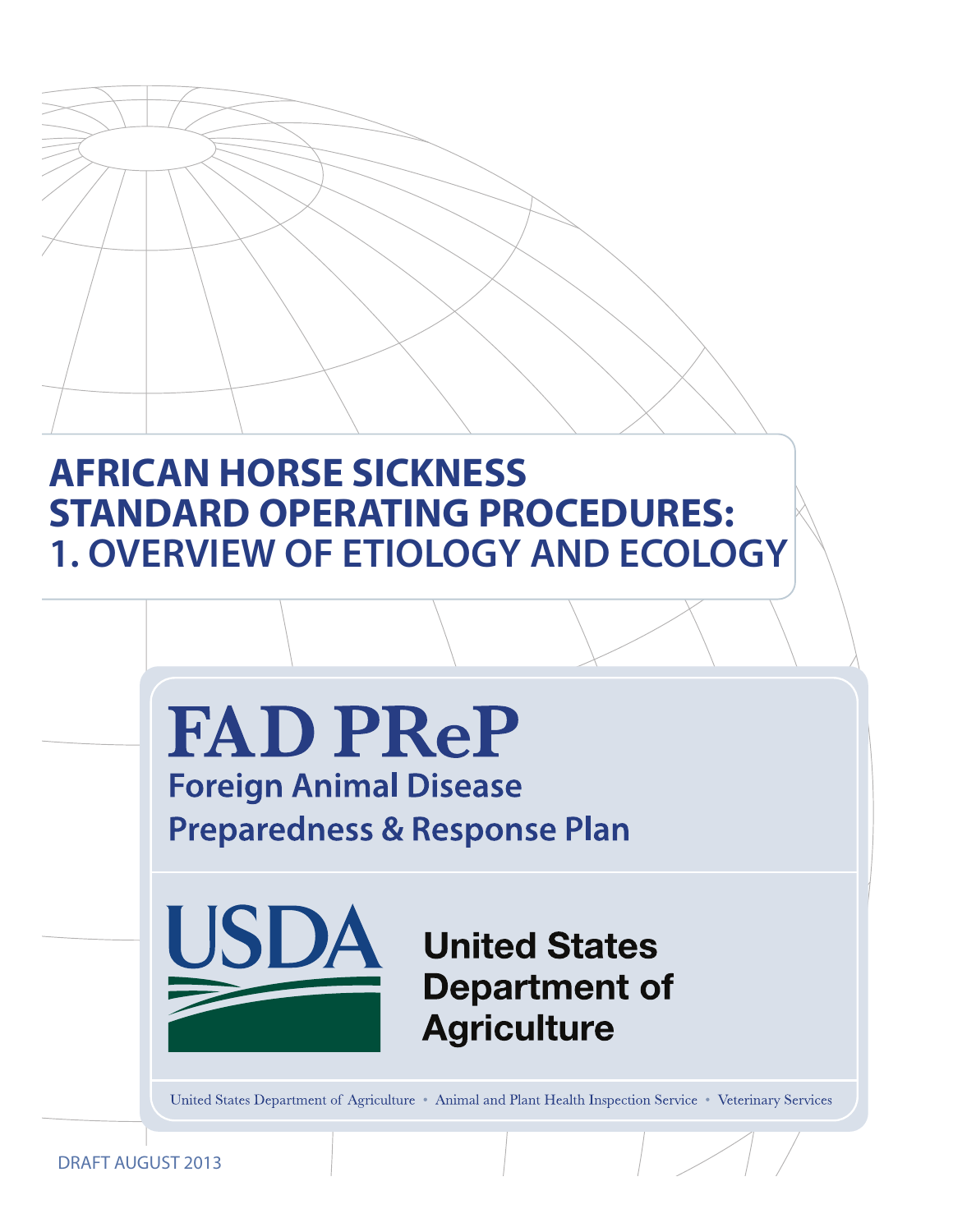| File name:      | FAD_Prep_SOP_1_EE_AHS_Aug2013          | SOP number: 1.0          |
|-----------------|----------------------------------------|--------------------------|
| Lead section:   | Preparedness and Incident Coordination | Version number: 1.0      |
| Effective date: | August 2013                            | Review date: August 2015 |

The Foreign Animal Disease Preparedness and Response Plan (FAD PReP) Standard Operating Procedures (SOPs) provide operational guidance for responding to an animal health emergency in the United States.

These draft SOPs are under ongoing review. This document was last updated in **August 2013.**  Please send questions or comments to:

Preparedness and Incident Coordination Veterinary Services Animal and Plant Health Inspection Service U.S. Department of Agriculture 4700 River Road, Unit 41 Riverdale, Maryland 20737-1231 Telephone: (301) 851-3595 Fax: (301) 734-7817 E-mail: [FAD.PReP.Comments@aphis.usda.gov](mailto:FAD.PReP.Comments@aphis.usda.gov)

While best efforts have been used in developing and preparing the FAD PReP SOPs, the U.S. Government, U.S. Department of Agriculture (USDA), and the Animal and Plant Health Inspection Service and other parties, such as employees and contractors contributing to this document, neither warrant nor assume any legal liability or responsibility for the accuracy, completeness, or usefulness of any information or procedure disclosed. The primary purpose of these FAD PReP SOPs is to provide operational guidance to those government officials responding to a foreign animal disease outbreak. It is only posted for public access as a reference.

The FAD PReP SOPs may refer to links to various other Federal and State agencies and private organizations. These links are maintained solely for the user's information and convenience. If you link to such site, please be aware that you are then subject to the policies of that site. In addition, please note that USDA does not control and cannot guarantee the relevance, timeliness, or accuracy of these outside materials. Further, the inclusion of links or pointers to particular items in hypertext is not intended to reflect their importance, nor is it intended to constitute approval or endorsement of any views expressed, or products or services offered, on these outside websites, or the organizations sponsoring the websites.

Trade names are used solely for the purpose of providing specific information. Mention of a trade name does not constitute a guarantee or warranty of the product by USDA or an endorsement over other products not mentioned.

USDA prohibits discrimination in all its programs and activities on the basis of race, color, national origin, sex, religion, age, disability, political beliefs, sexual orientation, or marital or family status. (Not all prohibited bases apply to all programs.) Persons with disabilities who require alternative means for communication of program information (Braille, large print, audiotape, etc.) should contact USDA's TARGET Center at (202) 720-2600 (voice and telecommunications device for the deaf [TDD]).

To file a complaint of discrimination, write USDA, Director, Office of Civil Rights, Room 326-W, Whitten Building, 1400 Independence Avenue SW, Washington, DC 20250-9410 or call (202) 720-5964 (voice and TDD). USDA is an equal opportunity provider and employer.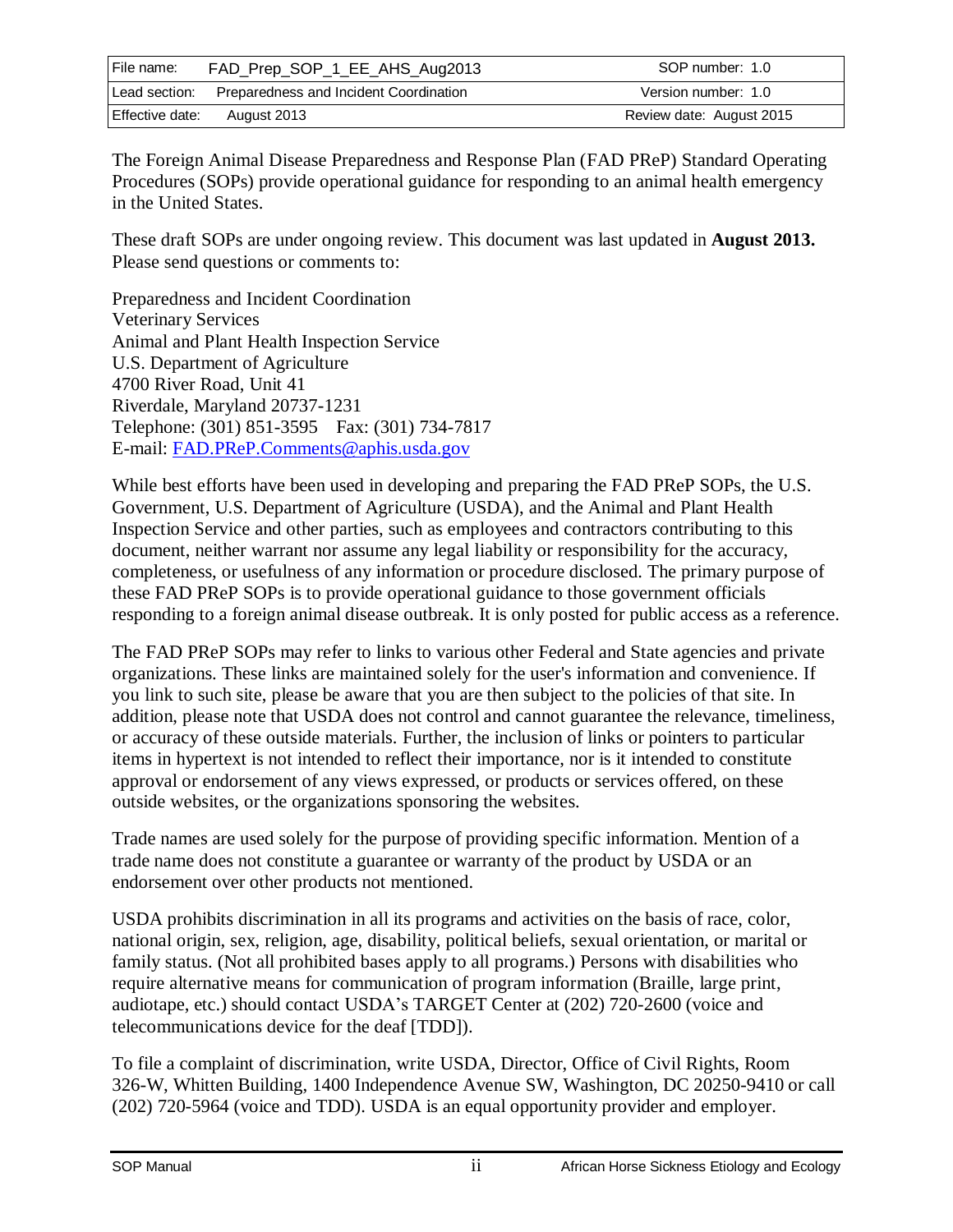

# **Contents**

| 1.1 |  |
|-----|--|
|     |  |
|     |  |
| 1.2 |  |
| 1.3 |  |
|     |  |
|     |  |
|     |  |
| 1.4 |  |
|     |  |
|     |  |
|     |  |
|     |  |
|     |  |
|     |  |
| 1.5 |  |
| 1.6 |  |
|     |  |
|     |  |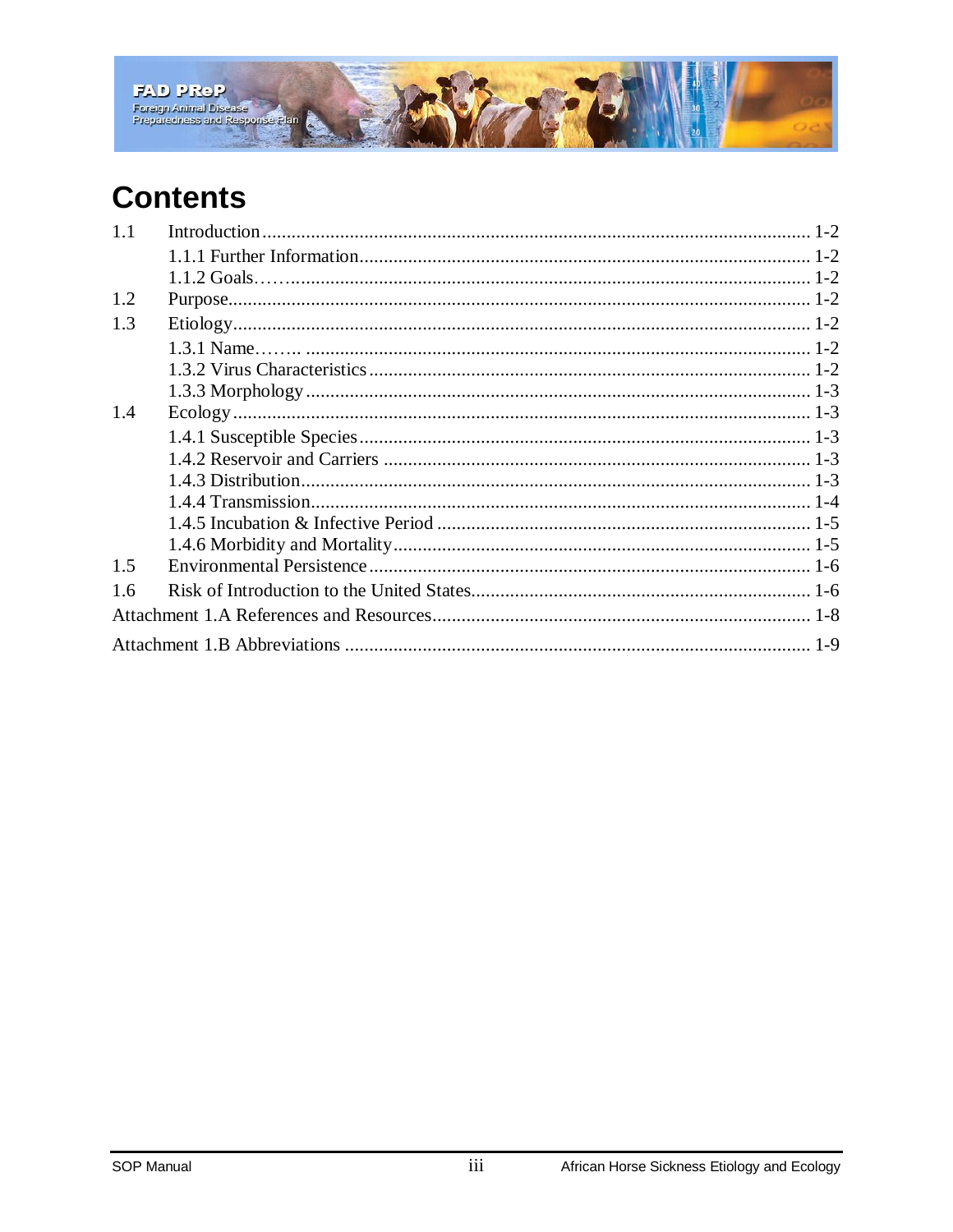# **African Horse Sickness (AHS) Etiology & Ecology Quick Summary**

#### Disease

African horse sickness, perdesiekte, pestis equorum, peste equine, peste equina Africana.

#### Mortality & Morbidity

Very high mortality in horses, depending on the clinical form of disease. Mild or subclinical disease in zebra and African donkeys. High mortality in other equids.

#### Susceptible Species

Members of the equidae family: horses, mules, donkeys, and zebras. Dogs die peracutely after eating infected horse meat but do not play a role in the epidemiology of AHS.

#### Zoonotic Potential?

Not a threat to public health.

#### Reservoir Hosts

Zebra and African donkeys are considered reservoir hosts. A vertebrate or invertebrate carrier has not been identified to date.

#### **Transmission**

Arthropod vectors, primarily some species of *Culicoides* biting midges, are biological vectors. Other insects have been suggested as possible vectors but none have been shown to play a role under natural conditions. Mechanical transmission is possible but inefficient.

#### Persistence in the Environment

AHS virus is relatively resilient and heat stable. Susceptible to changes in pH, especially below 6.0. Can remain infective for long periods of time in blood but is quickly inactivated in muscle during rigor mortis (due to lowered pH). AHS is an infectious disease and requires a vector or syringe – infection does not occur through the environment.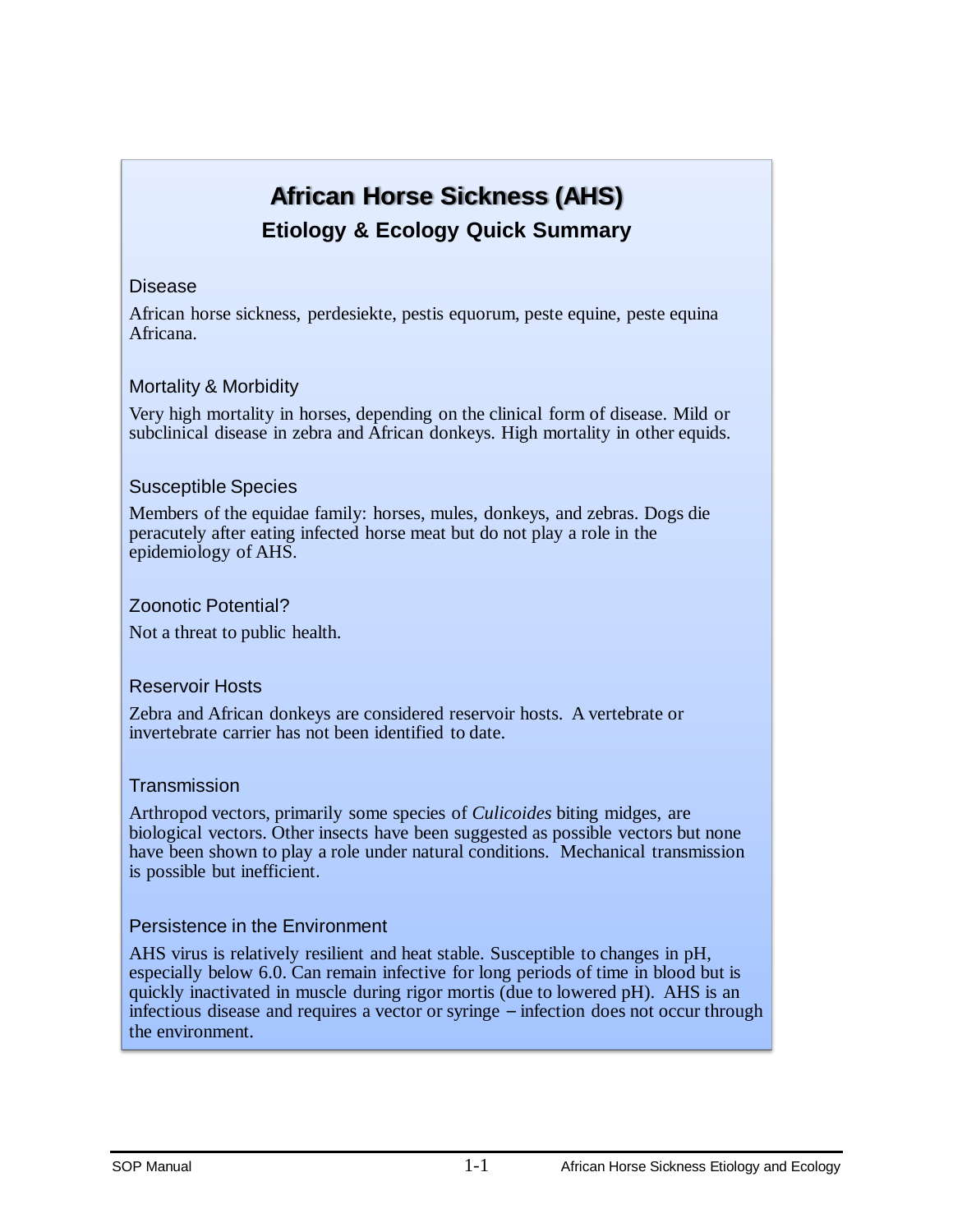## <span id="page-4-0"></span>**1.1 Introduction**

African horse sickness (AHS) has been prevalent in sub-Saharan Africa and parts of the Middle East for centuries. This vector-borne, viral disease affects all members of the equidae family. Infection with AHS virus (AHSV) results in varying disease forms: subclinical, subacute or cardiac, acute respiratory or pulmonary, and mixed. The cardiac, pulmonary, and mixed forms are regularly fatal. In recognition of its impact, AHS is currently a World Organization for Animal Health (OIE) listed disease. While AHS has never occurred in the United States, its geographic distribution has grown and there is potentially a competent vector in North America.

## <span id="page-4-1"></span>1.1.1 Further Information

This document is intended to be an overview of AHS. Unless otherwise noted, this document is based primarily on information from "African horse sickness" (Mellor, 2004) and the OIE Technical Disease Card (2013). Additional resources, as well as references cited in this SOP, are listed in Attachment 1.A. Surveillance information and laboratory criteria are available for OIE *Terrestrial Animal Health Code* (2013) and OIE *Manual of Diagnostic Test and Vaccines for Terrestrial Animals* (2012), respectively.

These documents are on the Animal and Plant Health Inspection (APHIS) Intranet [\(http://inside.aphis.usda.gov/vs/em/fadprep.shtml](http://inside.aphis.usda.gov/vs/em/fadprep.shtml) for APHIS employees). Strategic documents and response plans are also available here: [\(http://www.aphis.usda.gov/animal\\_health/emergency\\_management/\)](http://www.aphis.usda.gov/animal_health/emergency_management/).

#### <span id="page-4-2"></span>1.1.2 Goals

As a preparedness goal, APHIS will provide etiology and ecology summaries for AHS and update the summaries at regular intervals.

As a response goal, the Unified Command and stakeholders will have a common set of etiology and ecology definitions and descriptions to ensure proper understanding of AHS when establishing or revising goals, objectives, strategies, and procedures.

# <span id="page-4-3"></span>**1.2 Purpose**

The purpose of this document is to provide responders and stakeholders with a common understanding of the disease agent.

## <span id="page-4-4"></span>**1.3 Etiology**

#### <span id="page-4-5"></span>1.3.1 Name

AHS is also known by perdesiekte, pestis equorum, peste equine, peste equina Africana.<sup>1</sup>

#### <span id="page-4-6"></span>1.3.2 Virus Characteristics

According to the International Committee on Taxonomy of Viruses,<sup>2</sup> AHSV is characterized as follows:

 $\overline{a}$ <sup>1</sup> Center for Food Security and Public Health, Iowa State University (CFSPH). 2006. "African Horse Sickness" *Technical Factsheet.* [www.cfsph.iastate.edu.](http://www.cfsph.iastate.edu/)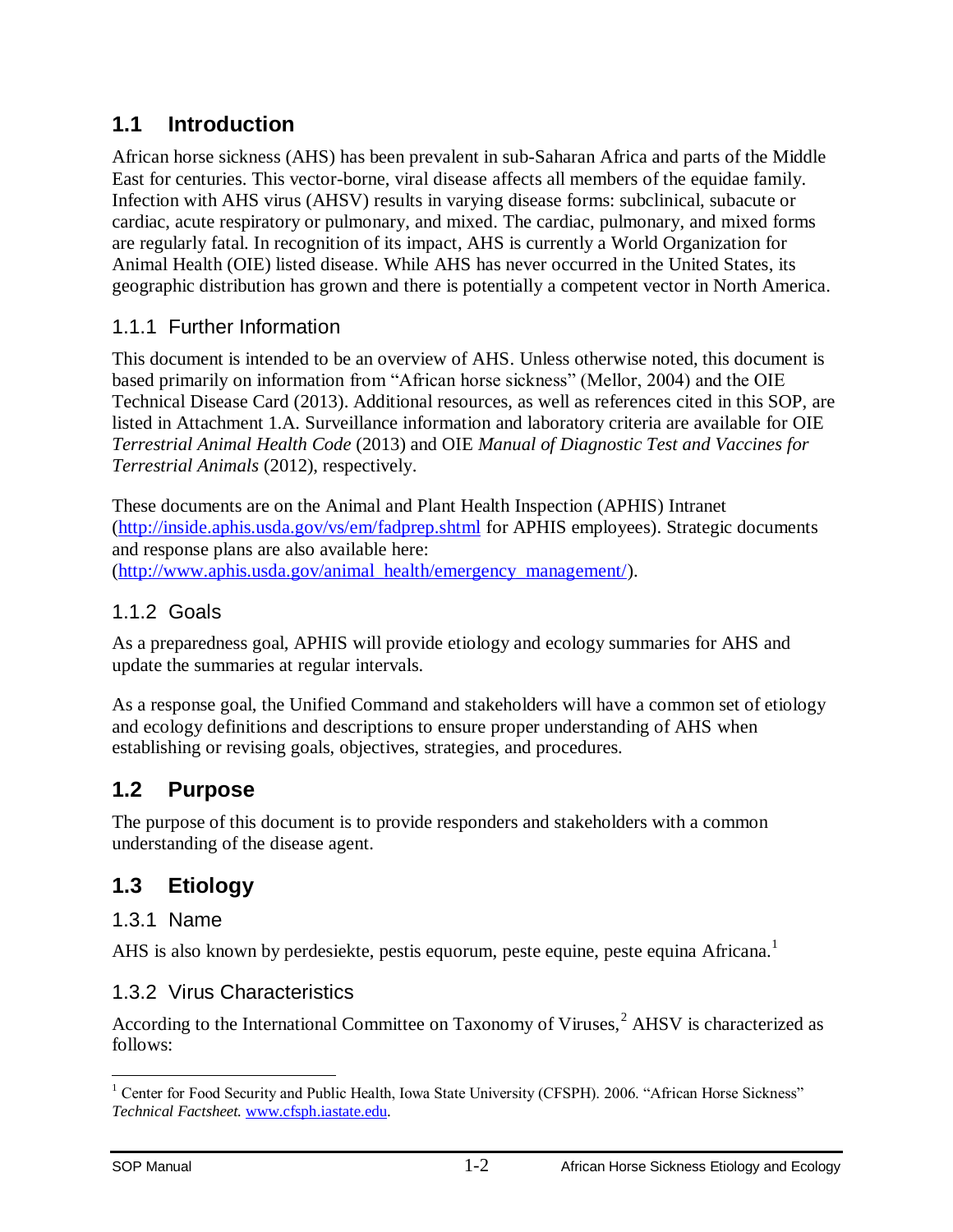- Family: *Reoviridae*
	- o Subfamily: *Sedoreovirinae*
		- Genus: *Orbivirus*.
- Genome characteristics: double-stranded ribonucleic acid (dsRNA).

There are currently nine serotypes identified, with the most recent serotype discovered in 1960.

## <span id="page-5-0"></span>1.3.3 Morphology

Like bluetongue virus, another member of the *Orbivirus* family, AHSV is a non-enveloped virus with a segmented, dsRNA genome. The 10 segments of the genome are enclosed within a twolayer icosahedral (having 20 identical equilateral triangular faces) capsid. The 10 segments code for 7 structural proteins (VP1–VP7) and 4 non-structural proteins (NS1–NS3A). Two structural proteins, VP3 and VP7, which comprise the inner layer of the capsid, are conserved across all serotypes. VP2 and VP5 make up the outer layer; VP2 varies antigenically among the serotypes. Some cross-reaction among serotypes has been observed.

# <span id="page-5-1"></span>**1.4 Ecology**

#### <span id="page-5-2"></span>1.4.1 Susceptible Species

Susceptible species include members of the equidae family: horses, mules, donkeys, and zebra. Antibodies to AHSV have been found in camels, African elephants, and black and white rhinoceroses; these animals are not believed to be epidemiologically significant. Dogs may also become infected after consuming infected horsemeat but are not thought to play a role in transmission.

### <span id="page-5-3"></span>1.4.2 Reservoir and Carriers

Zebras are believed to be the reservoirs for AHSV because they typically experience a subclinical course of infection. The fact that AHSV has not become established outside of sub-Saharan Africa (the native habitat of zebra) provides further evidence. Additionally, the extremely high rates of mortality exhibited by AHSV infected horses and mules are consistent with these animals being accidental hosts. Although *Culicoides* are active year-round through much of the geographical disease range, AHSV can nevertheless be maintained in biting midges during their low activity periods and/or when temperatures are too low to allow for viral replication in the vector; thus the disease can "overwinter" or be maintained in midges for up to 11.5 months. 3

### <span id="page-5-4"></span>1.4.3 Distribution

AHS is limited to the tropical and sub-tropical areas of sub-Saharan Africa (Figure 1). From 2008 to 2012, outbreaks of AHS have been reported in Angola, Botswana, Eritrea, Ethiopia,

 $\overline{a}$ 

<sup>&</sup>lt;sup>2</sup> International Committee on Taxonomy of Viruses. 2011. [http://ictvonline.org.](http://ictvonline.org/)

<sup>&</sup>lt;sup>3</sup> Wilson A, Mellor PS, Szmaragd C, Mertens PPC. 2009. "Adaptive strategies of African horse sickness virus to facilitate vector transmission." *Vet. Res.* 40: 16.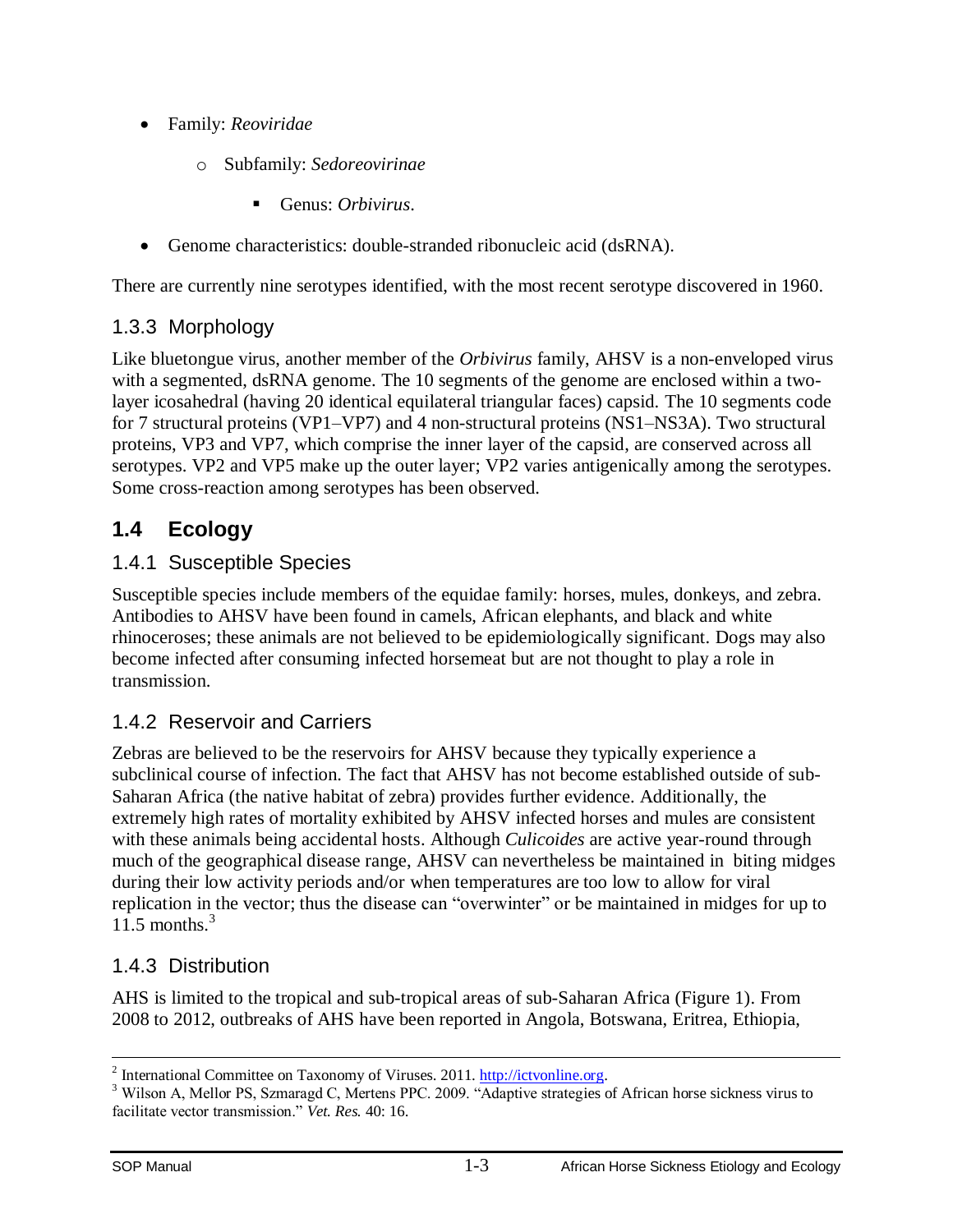Gambia, Ghana, Lesotho, Namibia, Nigeria, Senegal, South Africa, and Swaziland. The disease is suspected in a number of other African countries but has not been confirmed.<sup>4</sup>

Though currently confined to the African subcontinent, from 1959 to 1961 AHS serotype 9 spread out of Africa into Saudi Arabia, Syria, Lebanon, Jordan, Iraq, Turkey, Cyprus, Iran, Afghanistan, Pakistan, and India. A massive vaccination and stamping-out campaign resulted in eradication of AHS in the Middle East in 1961. A few years later in 1966, serotype 9 again moved north and then into Spain where it was eradicated within 3 weeks. Appearances of AHS in North Africa have been attributed to the movement of nomads and their animals.

Subsequent outbreaks have occurred sporadically in North Africa, Spain, and Portugal with stamping-out and vaccination efforts eradicating the disease.





### <span id="page-6-0"></span>1.4.4 Transmission

AHS is an arthropod-borne disease, primarily transmitted between hosts by some species of *Culicoides* biting midges. To a lesser degree *Culex*, *Anopheles*, and *Aedes* mosquito species as well as *Hyalomma* and *Rhipicephalus* tick species serve as biological vectors.<sup>5</sup> Out of over 1500 identified species of *Culicoides,* there is evidence that approximately 30 are capable of

 $\overline{a}$ <sup>4</sup> OIE. 2013. World Animal Health Information Database. *Disease Timelines*. [www.oie.int.](http://www.oie.int/)

<sup>5</sup> Mellor PS. 2004. "Epizootiology and vectors of African horse sickness virus." *Comp Immun. Microbiol. Infect. Dis.* 17(3/4): 287–296.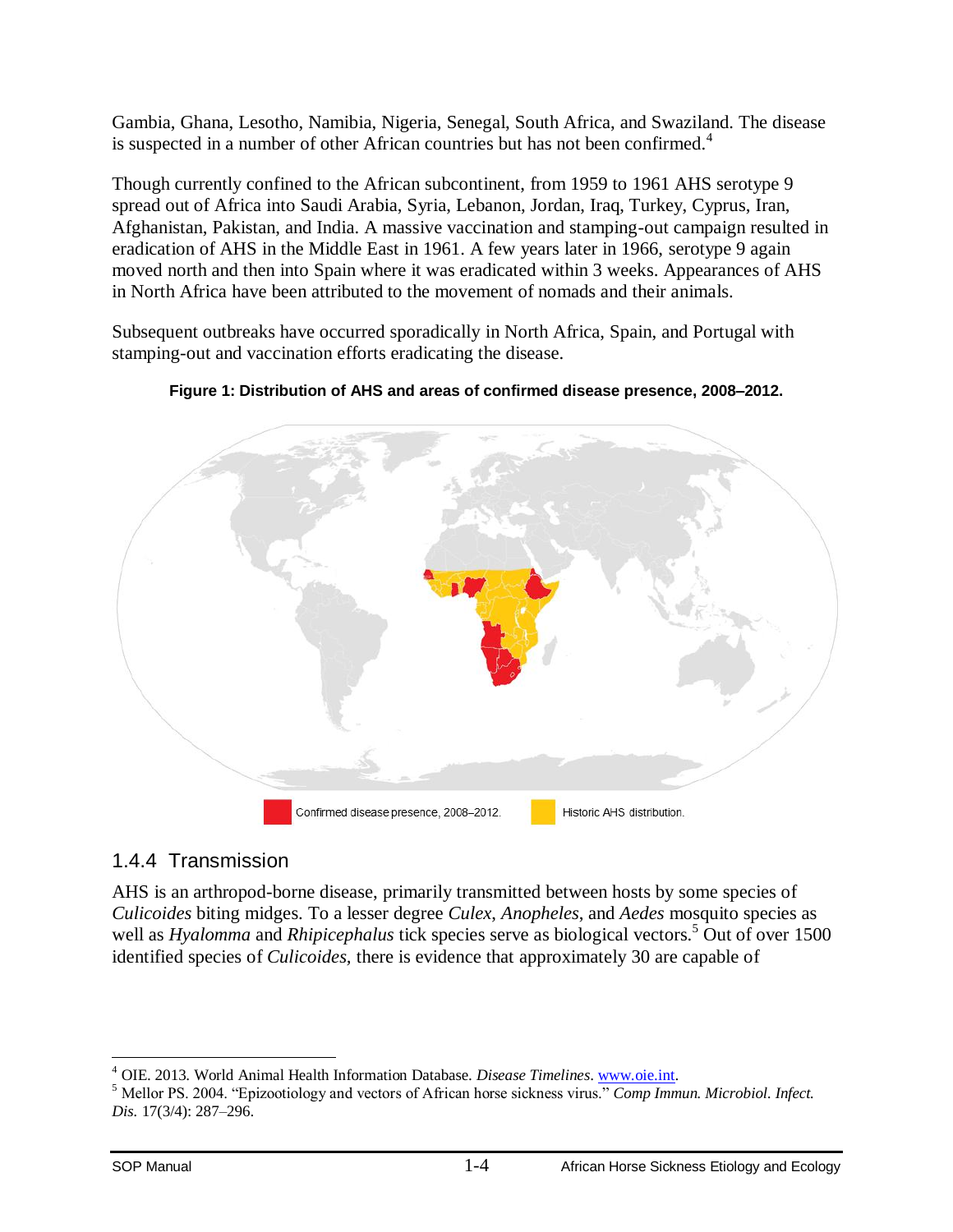transmitting orbivurses.<sup>6</sup> Biting flies may play a minor role in mechanical transmission, but this method is inefficient. AHS is not transmitted by casual contact.

In Africa where AHS is endemic, the primary vector is *C. imicola*, which can be found throughout Africa, much of Southeast Asia, Portugal, Spain, Italy, Greece, and other Mediterranean countries. *C. bolitinos* was recently identified as an important vector in the cooler highland areas of southern Africa.

*C. sonorensis*, which is native to North America and a vector of bluetongue virus, is a competent vector for AHSV in the laboratory. *C. sonorensis* is found primarily throughout the western and southern United States.

Correlations between temperature and infection rates have been observed for AHSV infection of *Culicoides*. As temperatures rise the infection rates of *Culicoides* midges increase and transmission can occur sooner than in cooler temperatures. Interestingly, midge survival rates decrease as temperature increases. Therefore the rate of transmission results from the interaction of these two variables. Transmission is also affected by weather patterns. Cyclical epidemics occur in South Africa after drought followed by heavy rains brought on by the El Niño-Southern Oscillation phenomenon.

### <span id="page-7-0"></span>1.4.5 Incubation & Infective Period

The incubation period ranges from 2 to 21 days but is usually 7–14 days long. According to the OIE *Terrestrial Animal Health Code* (2013),<sup>7</sup> the infective period, or when animals are a source of infection for *Culicoides* midges, is 40 days for domestic horses.

### <span id="page-7-1"></span>1.4.6 Morbidity and Mortality

AHS takes on four different clinical forms in infected equids: subclinical (horse sickness fever), subacute or cardiac, acute respiratory or pulmonary, and mixed. Morbidity and mortality are dependent on the species of animal, previous immunity acquired, and the form of the disease. Horses are more susceptible to the severe (pulmonary and mixed) forms of disease than other equids. Likewise, horses experience higher rates of mortality (50–95 percent) than mules (about 50 percent), European and Asian donkeys (5–10 percent), or African donkeys and zebras (near 0 percent).

Horse sickness fever is rarely, if ever, fatal. This form is often the result of infection with less virulent strains of AHSV or the existence of previous immunity. This is the only form of disease experienced by African donkeys and zebras.

The subacute or cardiac form exhibits mortality rates of 50 percent and higher, the mixed form has mortality rates at 70–80 percent or higher, and the pulmonary form is almost always fatal.

 $\overline{a}$ 

<sup>6</sup> Wilson A, Mellor PS, Szmaragd C, Mertens PPC. 2009. "Adaptive strategies of African horse sickness virus to facilitate vector transmission." *Vet. Res.* 40: 16.

<sup>7</sup> World Organization for Animal Health (OIE). 2013. "Article 12.1.1, Chapter 12.1." *Terrestrial Animal Health Code.* [www.oie.int.](http://www.oie.int/)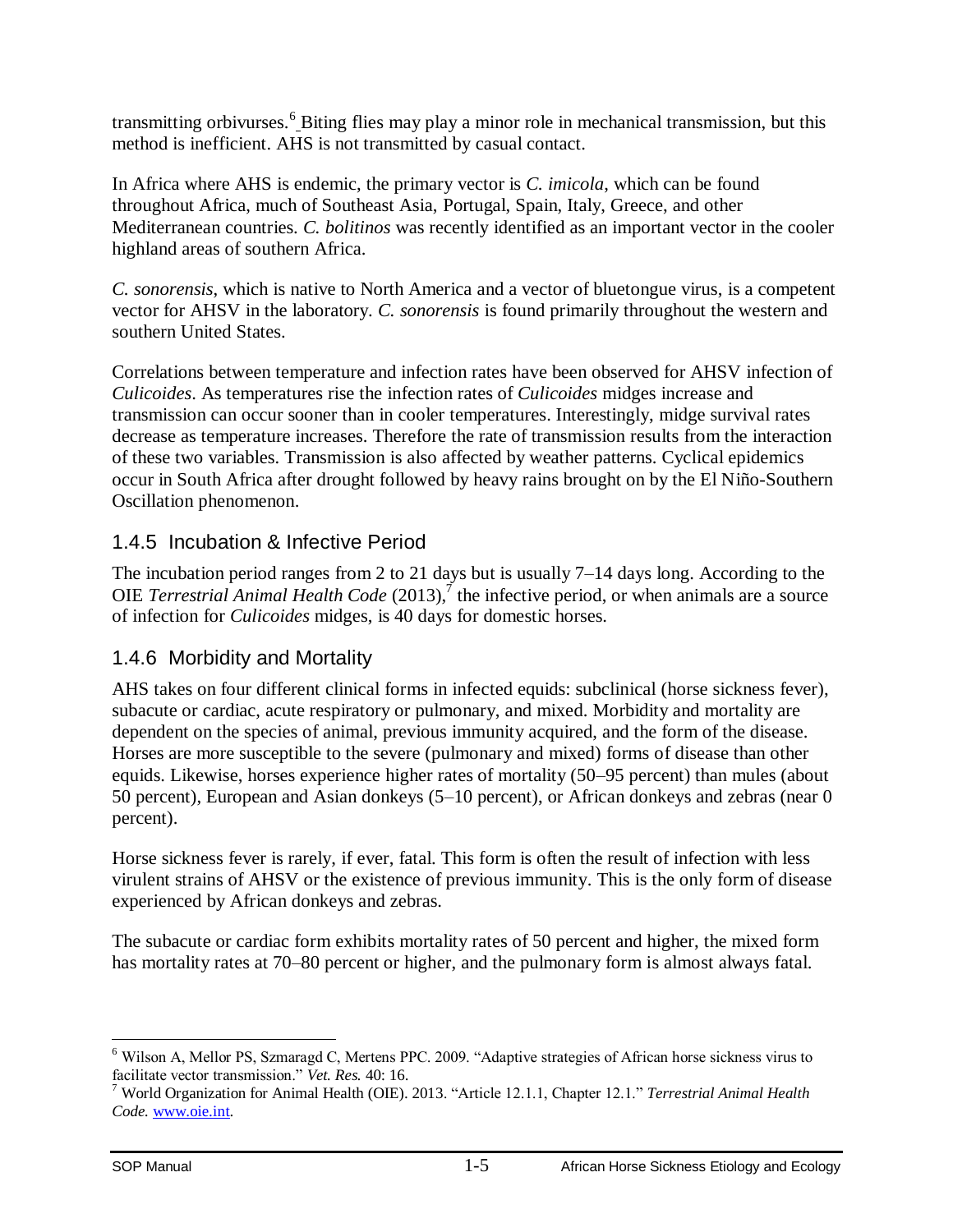### 1.4.6.1 Clinical Signs

Equids with horse sickness fever experience fever (104°F) and general malaise for 1 to 2 days. Shortness of breath and other pulmonary signs may occur. Animals suffering from the cardiac form develop fever (102–106°F) along with swelling of the supraorbital fossa, eyelids, face, neck, thorax, brisket and shoulders; death usually occurs within one week. Those affected with the pulmonary form also develop fever (104–106°F), shortness of breath, coughing, dilated nostrils with oozing fluids, conjunctivitis, and death due to anorexia within one week. The mixed form takes its name from its characteristic cardiac and pulmonary signs. Equids with the mixed form of AHS experience mild pulmonary signs, fluid-filled swellings, and death from cardiac arrest within one week.

# <span id="page-8-0"></span>**1.5 Environmental Persistence**

AHSV, while resilient and fairly stable, is susceptible to fluctuations in pH brought on intentionally or through rigor mortis. Table 1-1 provides an overview of the temperatures and chemicals/disinfectants to which AHSV is vulnerable.

| Action                  | Resistance                                                                                                                                                                                                                                                                                                                                                                                                                                                                                                                                                                                         |
|-------------------------|----------------------------------------------------------------------------------------------------------------------------------------------------------------------------------------------------------------------------------------------------------------------------------------------------------------------------------------------------------------------------------------------------------------------------------------------------------------------------------------------------------------------------------------------------------------------------------------------------|
| Temperature             | Relatively heat stable, especially in presence of protein. AHSV in citrated plasma still<br>infective after heating at 55-75°C (131-167°F) for 10 minutes. Minimal loss of titre<br>when lyophilized or frozen at -70°C (158°F) with Parker Davis Medium. Infectivity is<br>remarkably stable at 4°C (39°F), particularly in the presence of stabilizers such as<br>serum and sodium oxalate, carbolic acid and glycerine (OCG): blood in OCG can<br>remain infective >20 years. Can be stored >6 months at 4°C in saline with 10%<br>serum. Fairly labile between -20°C (-4°F) and -30°C (-22°F). |
| рH                      | Survives pH 6.0 - 12.0. Readily inactivated below 6.0. Optimal pH (for survival) is<br>7.0 to 8.5.                                                                                                                                                                                                                                                                                                                                                                                                                                                                                                 |
| Chemicals/Disinfectants | Inactivated by formalin (0.1%) for 48 hours, $\beta$ -propiolactone (0.4%, and binary<br>ethyleneimine. Resistant to lipid solvents.<br>Inactivated by acetic acid (2%), potassium peroxymonsulfate/sodium chloride -<br>Virkon® S (1%), and sodium hypochlorite (3%).                                                                                                                                                                                                                                                                                                                             |
| Survival                | Putrefaction does not destroy the virus: putrid blood may remain infective for >2<br>years, but virus is rapidly destroyed in meat by rigor mortis (lowering pH). Vaccine<br>strains survive well in lyophilized state at 4°C (39°F).                                                                                                                                                                                                                                                                                                                                                              |

| Table 1-1. Physical and Chemical Resistance Characteristics of AHSV |
|---------------------------------------------------------------------|
|---------------------------------------------------------------------|

Source: OIE. 2013. "African Horse Sickness." *Technical Disease Card*. [www.oie.int.](http://www.oie.int/)

# <span id="page-8-1"></span>**1.6 Risk of Introduction to the United States**

According to a 2005 study<sup>8</sup> conducted by the American Horse Council Foundation, there are 9.2 million horses in the United States and 4.6 million Americans are directly involved in the equine industry. The U.S. horse industry had a direct economic impact of \$39 billion in 2005 and an indirect impact of \$102 billion. The horse industry is a vital component of the U.S. economy; concern about an AHS incursion is warranted.

 $\overline{a}$ <sup>8</sup> American Horse Council Foundation. 2005. "National Economic Impact of the U.S. Horse Industry." [http://www.horsecouncil.org/national-economic-impact-us-horse-industry.](http://www.horsecouncil.org/national-economic-impact-us-horse-industry)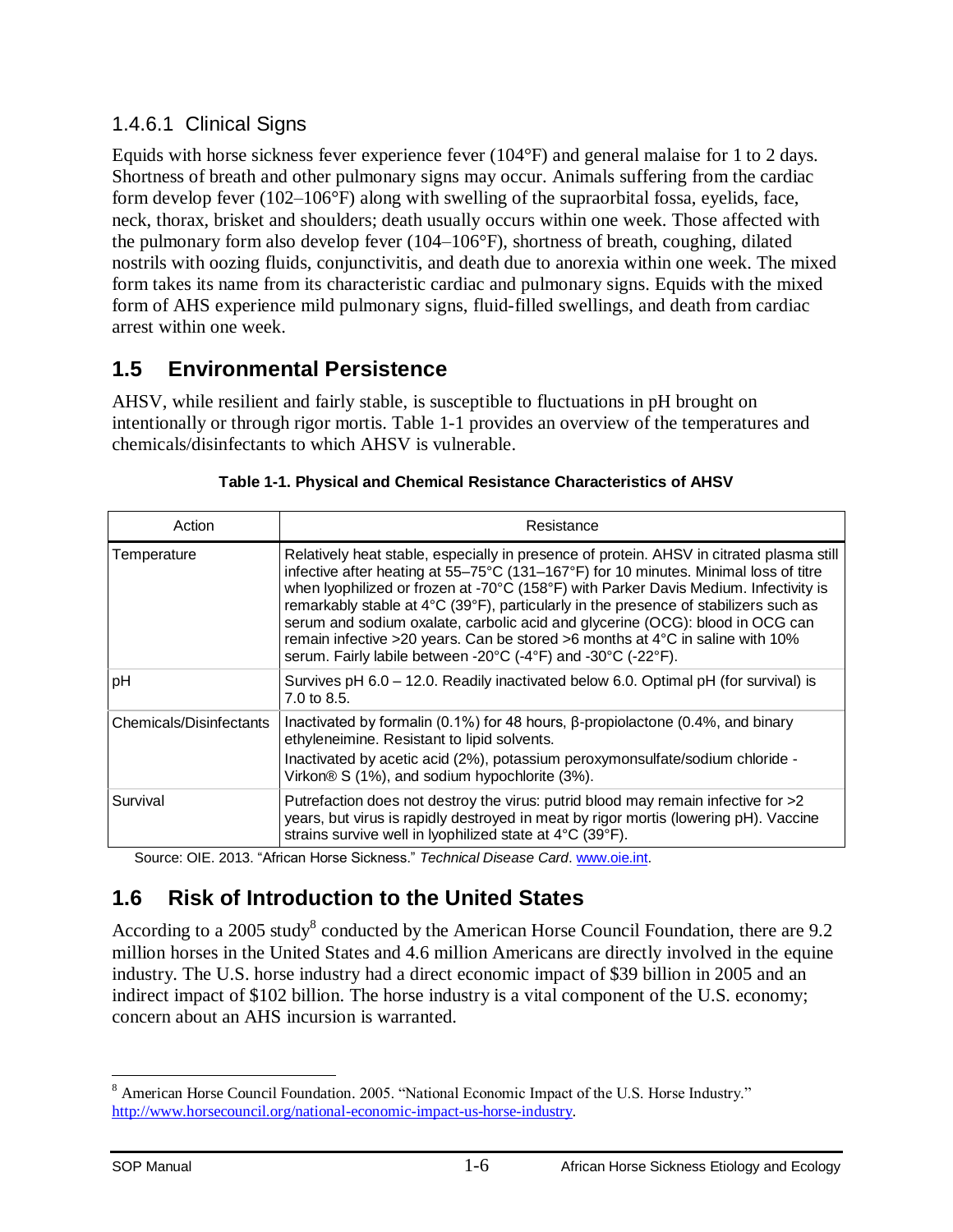There are 119 species of *Culicoides* midges in the United States, including *C. sonorensis* which has been shown to be an efficient vector for AHSV in a laboratory setting. Given that throughout the last 50 years, AHS has made incursions into naïve areas more than a few times and survived for multiple years due to its ability to overwinter within the midges, there is cause for vigilance and caution.

The APHIS (for equines) and the U.S. Fish and Wildlife Service (for wild equids)<sup>9</sup> have import requirements set in place to reduce the likelihood of AHSV introduction. Per APHIS regulation, imported horses undergo inspection prior to export. Horses imported from AHS-affected countries<sup>10</sup> are required to undergo a 60-day quarantine upon arrival in the United States. Given the relatively quick course of disease it is unlikely that an infected horse would be imported to the United States and later serve as a source of infection.

 $\overline{a}$  $9$  U.S. Fish and Wildlife Service. "Importing and Exporting Your Commercial Wildlife Shipment." [http://www.fws.gov/le/commercial-wildlife-shipment.html.](http://www.fws.gov/le/commercial-wildlife-shipment.html)

<sup>&</sup>lt;sup>10</sup> Oman, Saudi Arabia, the Yemen Arab Republic, and all countries in African except Morocco. See "Protocol for the Importation of Equines."

[http://www.aphis.usda.gov/import\\_export/animals/animal\\_import/equine/equine\\_import\\_quarantine.shtml.](http://www.aphis.usda.gov/import_export/animals/animal_import/equine/equine_import_quarantine.shtml)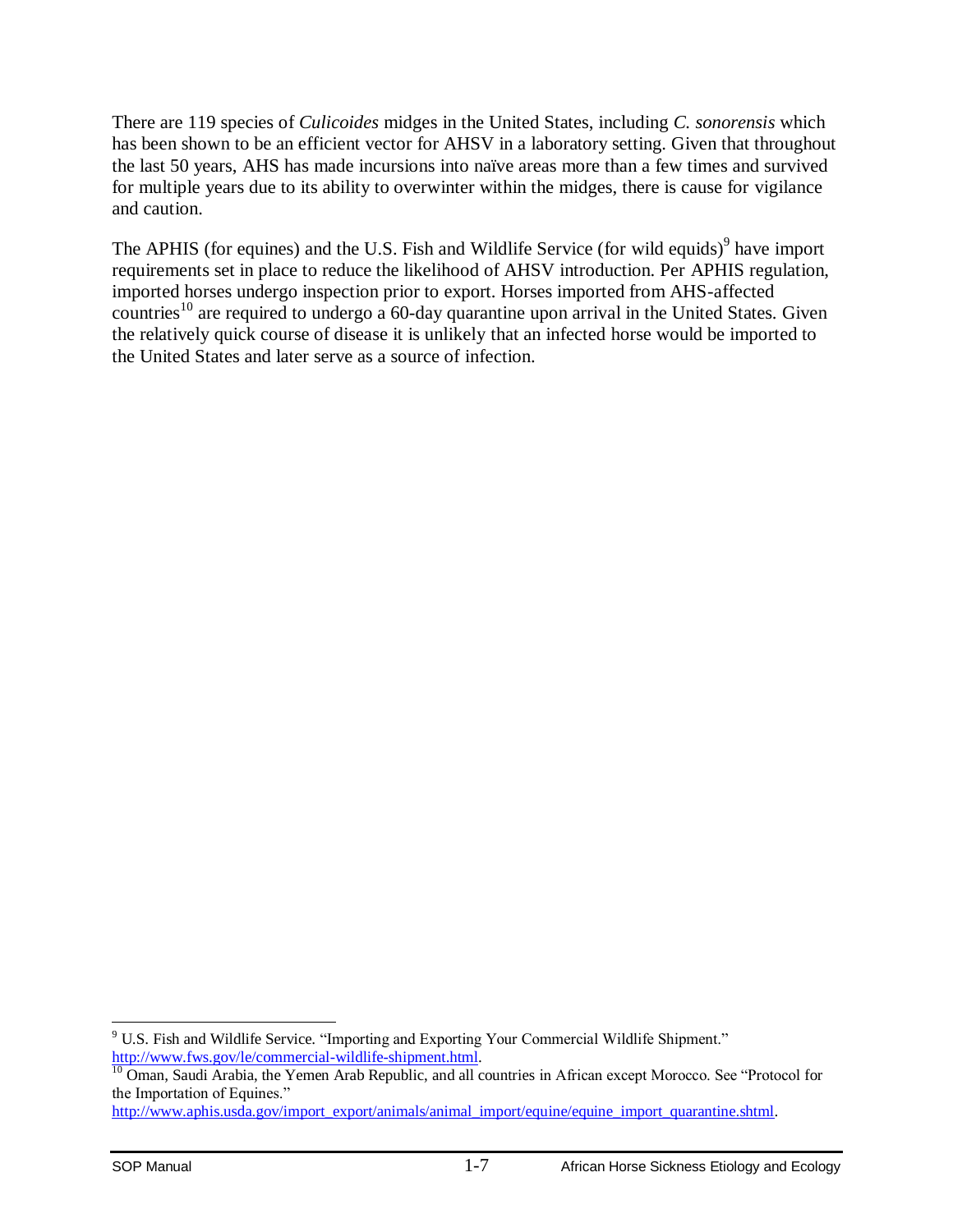# <span id="page-10-0"></span>**Attachment 1.A References and Resources**

American Horse Council Foundation. 2005. "National Economic Impact of the U.S. Horse Industry." [http://www.horsecouncil.org/national-economic-impact-us-horse-industry.](http://www.horsecouncil.org/national-economic-impact-us-horse-industry)

Center for Food Security and Public Health, Iowa State University (CFSPH). 2006. "African Horse Sickness" *Technical Factsheet.* [www.cfsph.iastate.edu.](http://www.cfsph.iastate.edu/)

Guthrie A. 1998. "Living with African horse sickness: Clinical signs, treatment and control in South Africa." Equine Research Center, University of Pretoria: Onderstepoort, South Africa.

International Committee on Taxonomy of Viruses. 2011. [http://ictvonline.org.](http://ictvonline.org/)

Mellor PS. 1993. "African horse sickness: transmission and epidemiology." *Vet. Res*. 24: 199 – 212.

Mellor PS. 1994. "Epizootiology and vectors of African horse sickness virus." *Comp. Immun. Microbiol. Infect. Dis.* 17(3/4): 287–296.

Mellor PS, Hamblin C. 2004. "African horse sickness." *Vet. Res*. 35: 445–466.

Wilson A, Mellor PS, Szmaragd C, Mertens PPC. 2009. "Adaptive strategies of African horse sickness virus to facilitate vector transmission. *Vet. Res.* 40:16.

World Organization for Animal Health (OIE). 2013. "African Horse Sickness." *Technical Disease Card.* [www.oie.int.](http://www.oie.int/)

World Organization for Animal Health (OIE). 2012. "Chapter 2.5.1." *Manual of Diagnostic Tests and Vaccines for Terrestrial Animals.* [www.oie.int.](http://www.oie.int/)

World Organization for Animal Health (OIE). 2013. "Article 12.1.1, Chapter 12.1." *Terrestrial Animal Health Code.* [www.oie.int.](http://www.oie.int/)

World Organization for Animal Health (OIE). 2013. World Animal Health Information Database. *Disease Timelines*. [www.oie.int](http://www.oie.int/)